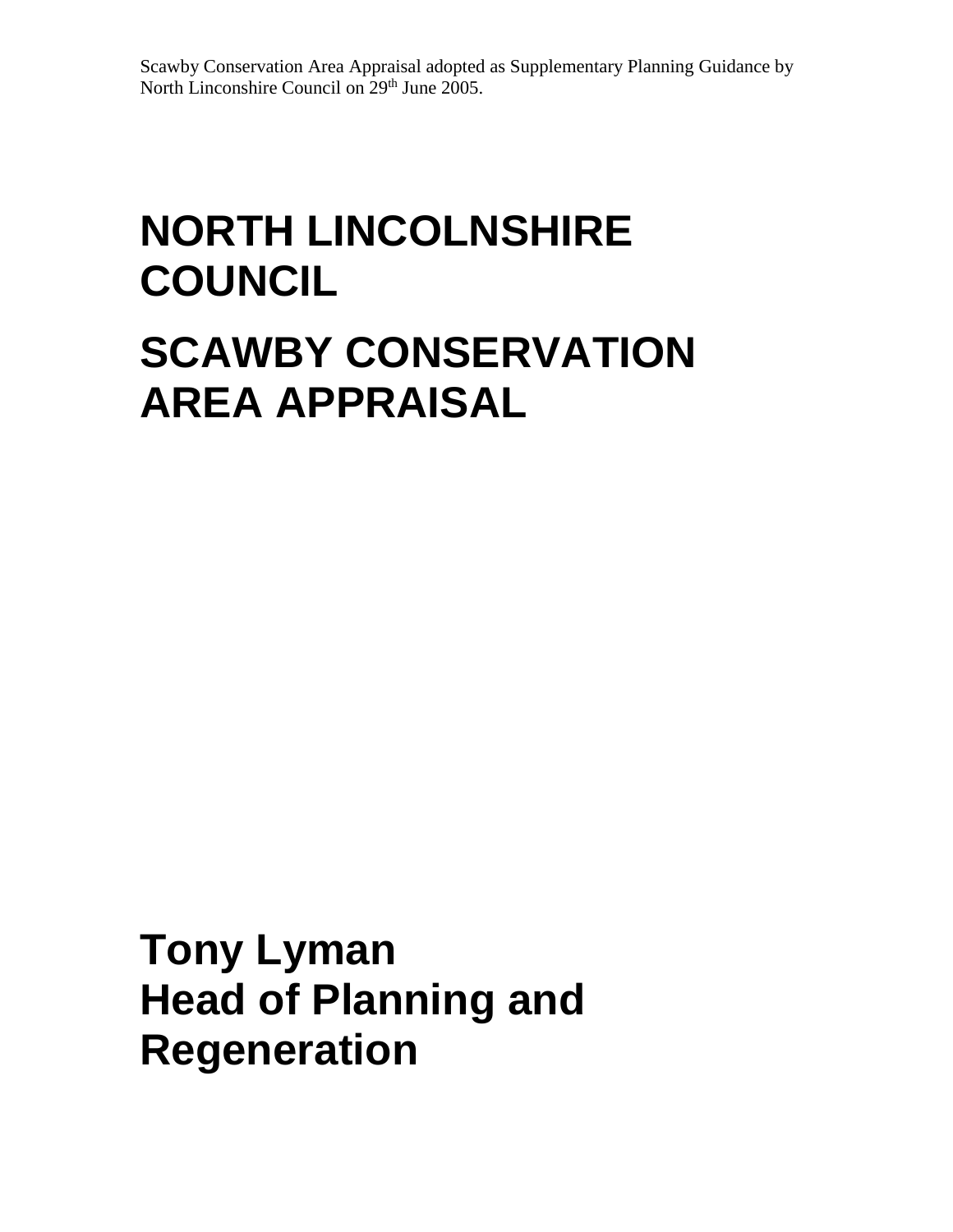# **Contents**

- **1 Introduction**
- **2 Legislative Background**

#### **3 Location and landscape setting**

- 3.1 Location
- 3.2 Landscape setting
- 3.3 Geology and buildings materials

#### **4 History and development**

4.1 History

#### **5 Character of the conservation area**

- 5.1 Plan form
- 5.2 Activity/uses
- 5.3 Open space/trees/vistas
- 5.4 Architecture and building styles
	- □ Scawby Hall
	- □ Church Street
	- Vicarage Lane/West Street
- 5.5 Listed buildings and Buildings of Townscape Merit
- 5.6 Other features of interest
- 5.7 The special character of Scawby

#### **6 Problems and Pressure**

- 6.1 General
- 6.2 New development
- 6.3 Buildings at Risk
- 6.4 Negative spaces
- 6.5 Alterations to historic buildings
- 6.6 Trees
- 6.7 Traffic
- 6.8 Summary of problems and pressure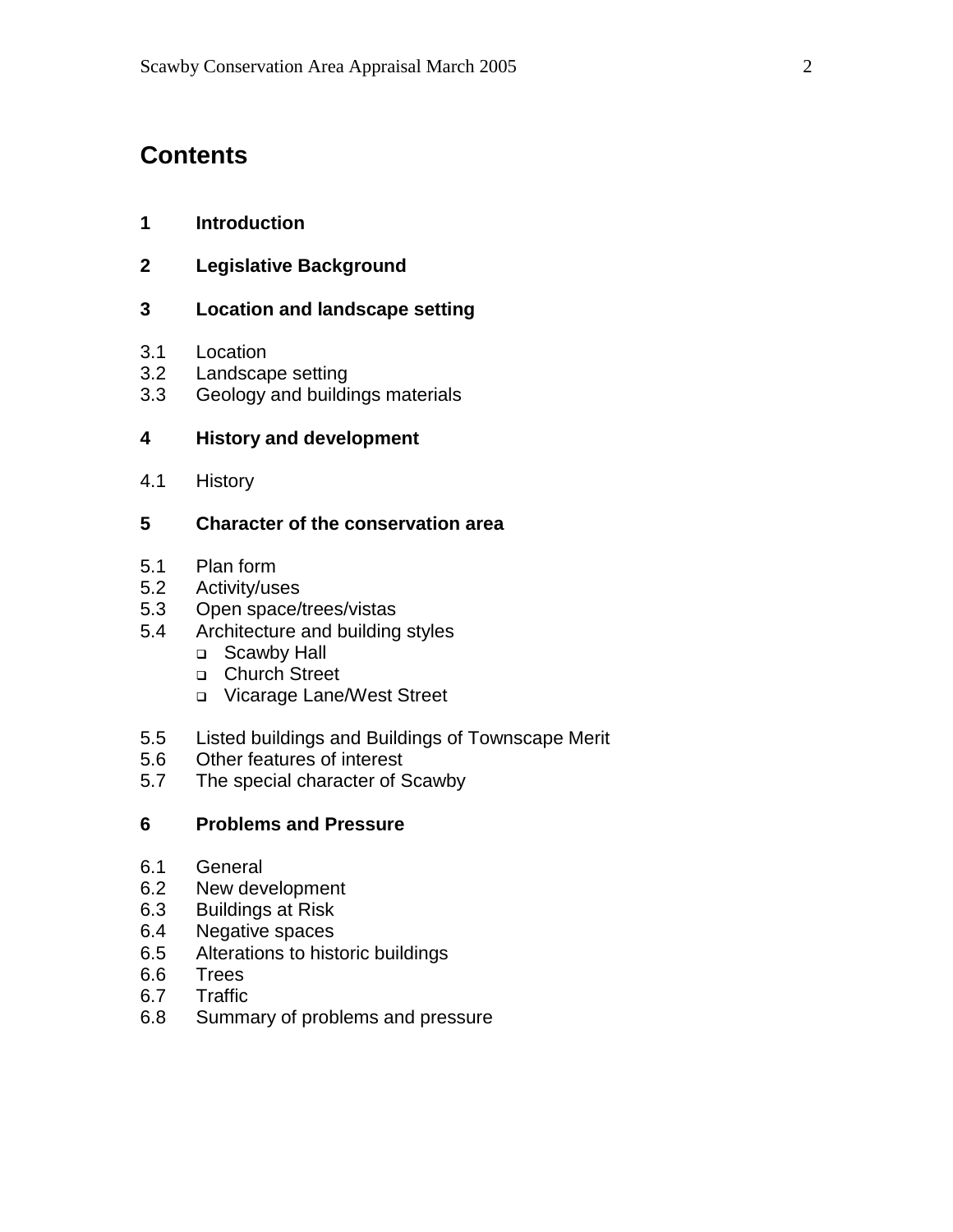# **7 Recommendations**

- 7.1 General
- 7.2 Preservation, enhancement and reinstatement of architectural quality<br>7.3 Environmental and street improvements
- Environmental and street improvements
- 7.4 Trees
- 7.5 Boundary review
- 7.6 Article 4 Direction

#### **Useful Addresses.**

#### **Bibliography.**

# Maps

Map showing conservation area boundary, listed buildings and buildings of Townscape Merit ; important public open space; important trees or tree groups and Scheduled Ancient Monuments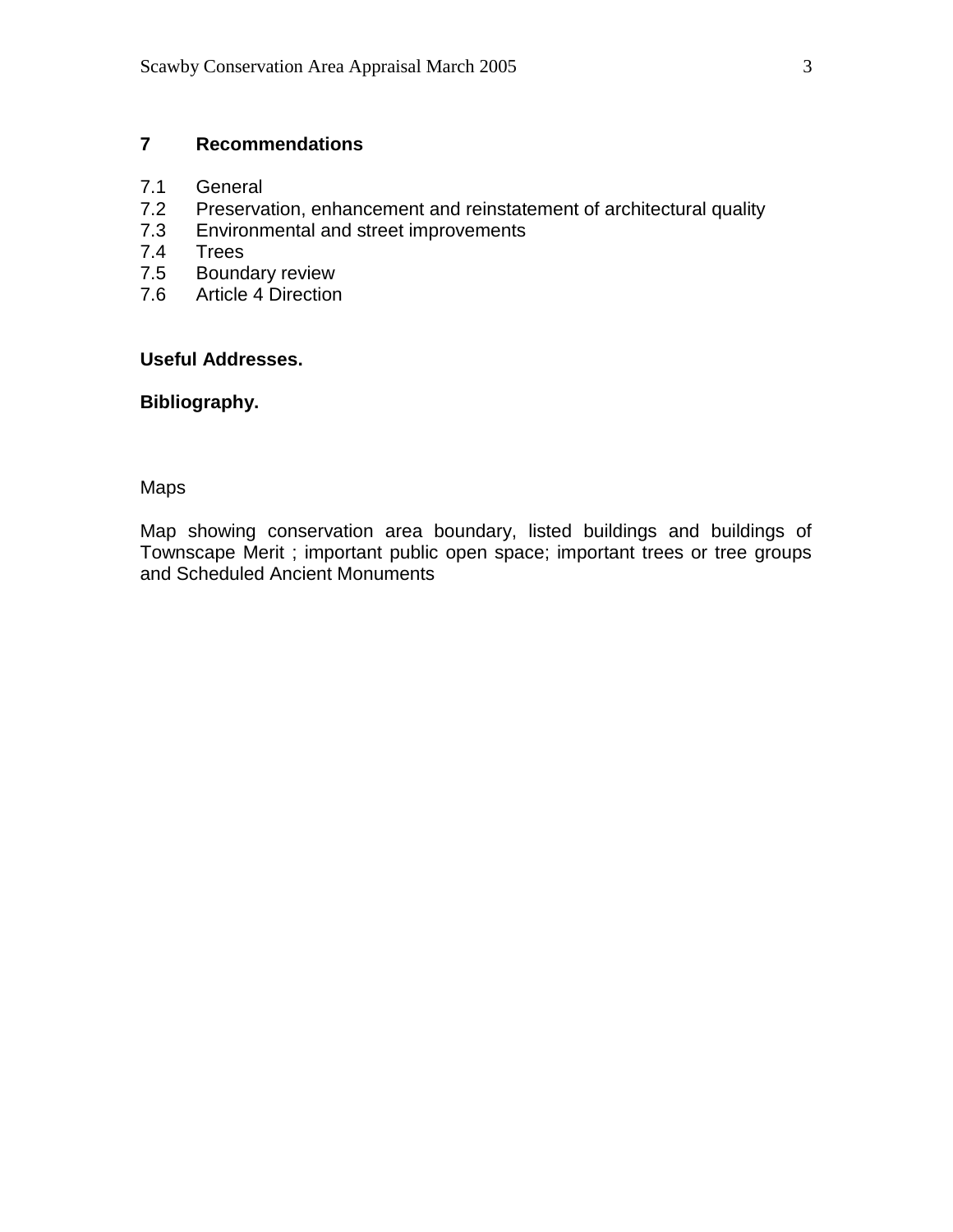#### **1 INTRODUCTION**

Scawby lies within the Nelthorpe family estate, which is based at Scawby Hall, in the village centre. The growth of the village and the present appearance of the conservation area have been largely determined by the past patronage of the Nelthorpe family. Many buildings which still belong to, or function as, part of the estate form its historic core and include: -

- The Sutton Arms Public House.
- Several small estate cottages.
- St. Hybald's Church.
- An old and a new school.
- The Primitive Methodist Chapel of 1895.
- Several groups of farm buildings.

Some of these properties are located around the village green that is another important feature of the historic core, positioned slightly away from the main B1207 on Church Street.

Away from the green and outside the conservation area, modern linear development extends along Church Street to the east. Two important listed buildings, the Old Vicarage and Grove House, sit just within the conservation area boundary on this road however. Both make important contributions to the character and appearance of this part of the conservation area as do the welltreed mature gardens associated with them.

Whilst the historic setting of Scawby was provided by parkland and open fields, within the last thirty years there has been a rapid expansion of new housing on the peripheries of the village. These developments have changed the character and appearance of Scawby from an agricultural settlement to a dormitory village.

This appraisal will assess the special interest, both architectural and historical, of Scawby. The history of the village, and its present character and appearance will be described, its problems analysed, and an number of recommendations put forward which will be considered by North Lincolnshire Council for implementation after full public consultation.

This document together with a sister document giving guidance on development issues in the Conservation Area have been adopted by North Lincolnshire Council as Supplementary Planning Guidance. They will therefore be a material consideration when determining applications for development, defending appeals or proposing works for the preservation or enhancement of the area.

The documents will also inform and, be a good guide for those carrying out other works in the Conservation Area that do not necessarily require planning approval. Both documents will therefore be a useful source of information for owners, agents, applicants and members of the public who live or work in Scawby.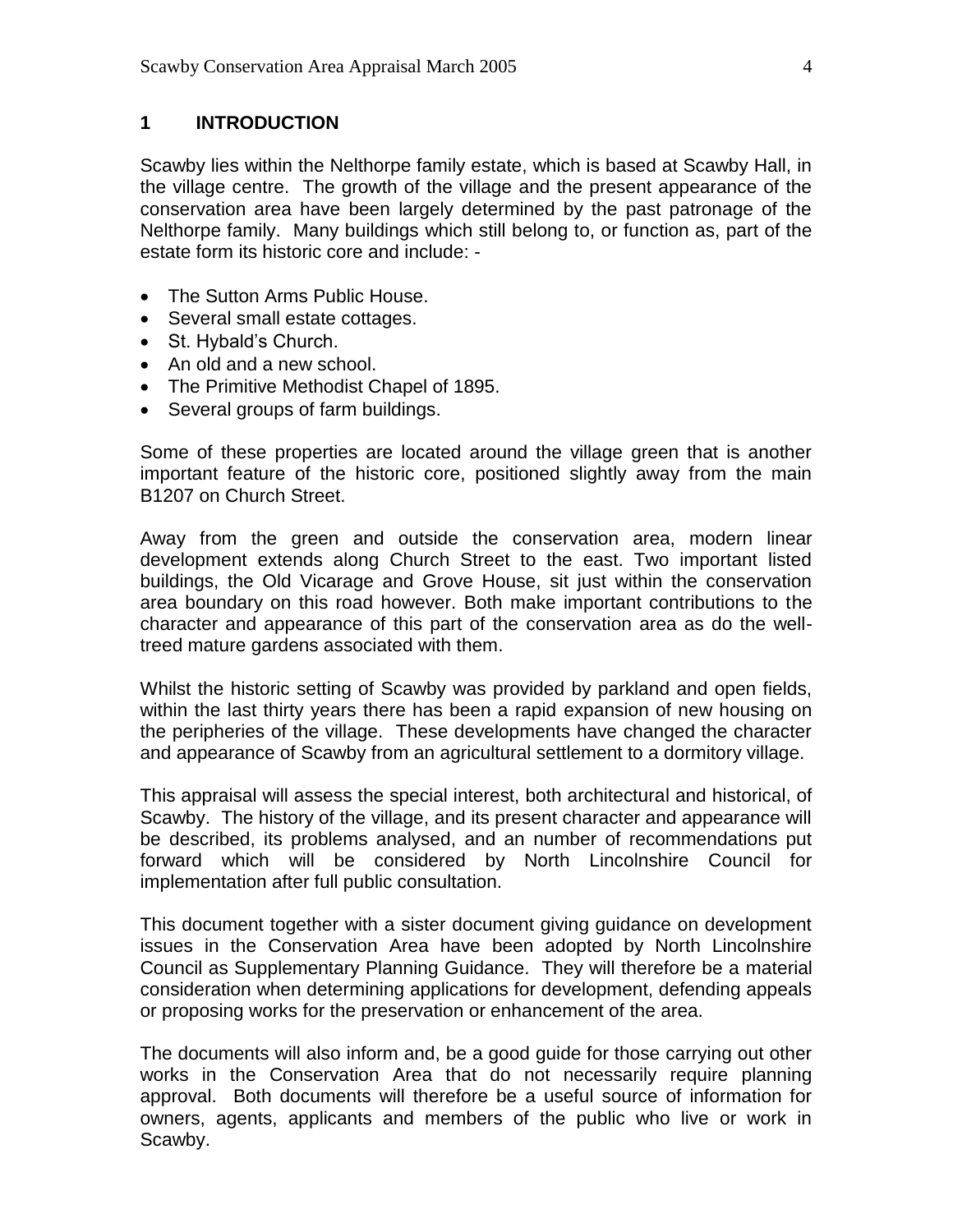#### **2 LEGISLATIVE BACKGROUND**

The former Glanford Borough Council designated the Scawby Conservation Area in August 1985. It covered the historic core as described above. The appraisal resulted in a proposal to extend the conservation area boundary in four locations to include undeveloped land considered to be vital to the historic setting of the conservation area and its historic buildings.

A conservation area is *an area of special architectural or historic interest the character or appearance of which it is desirable to preserve or enhance* (section 69 of the Planning (Listed Buildings and Conservation Areas) Act 1990). The Council is obliged by section 71 of the same Act *to formulate and publish proposals for the preservation and enhancement of any parts of their area, which are conservation areas,* and this appraisal fulfils this statutory duty.

In making decisions on future development within a conservation area, the Council must *pay attention to the desirability of preserving or enhancing the character or appearance of the area* (section 72 of the Act). This should ensure that harmful change is not allowed, although some changes, normally not requiring planning permission (known as permitted development rights) can continue to erode the special interest of the conservation area. These rights, which affect dwelling houses, can be controlled by the serving of an Article 4 Direction which enables the Council to require a planning permission for minor alterations such as replacement of windows and doors. The appraisal included a recommendation for such a Direction in Scawby.

# **3 LOCATION AND LANDSCAPE SETTING**

#### **3.1 Location**

The River Ancholme in the east and Ermine Street in the west bound the parish of Scawby. The village itself is located on the B1207 midway between Broughton in the north and Hibaldstow in the south. As this road passes through the village its name changes from Vicarage Lane in the north to West Street in the centre.

#### **3.2 Landscape setting**

Located on the dip slope of the Lincolnshire Edge the village borders onto the Ancholme River valley that is topographically relatively flat and is surrounded by flat arable agricultural land. This is made up of large open fields, subdivided by ditches, with a few scattered historic hedges and ditches providing features of interest.

At the northern end of the village the landscape is identified in the North Lincolnshire Local Plan as being of high or historic landscape value. It includes the historic park associated with Scawby Hall.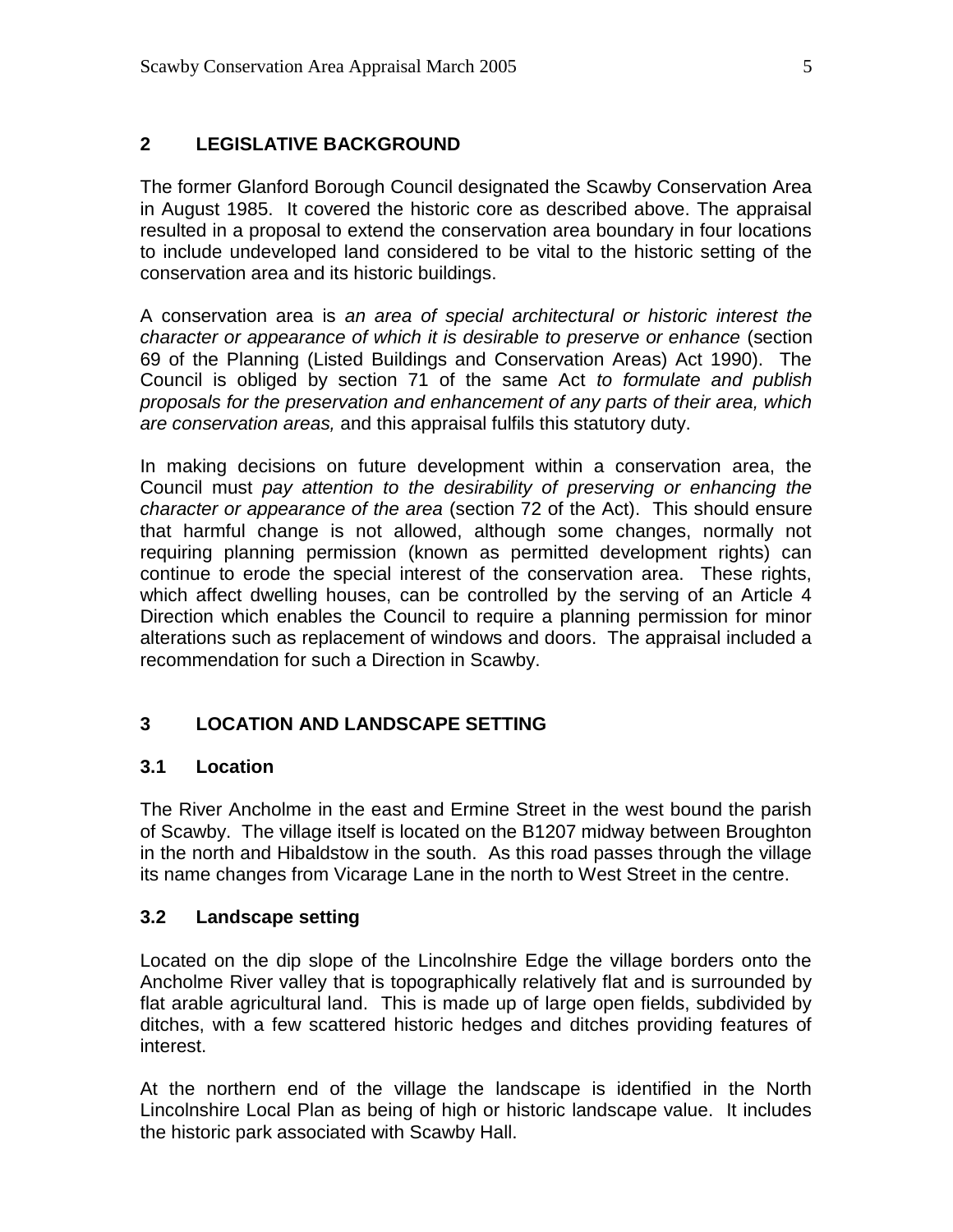The park is an example of an English "picturesque" landscape with grazed grassland, well-spaced mature trees, small strategically placed woods and an ornamental lake. A tree lined boundary to the park lies adjacent the road at the north end of the village. This gives a sense of enclosure on entering the village. The remains of the Victorian tree planting in the grounds of Grove House also perform a similar function at the southern end of the village.

Regrettable this parkland landscape has been compromised by the construction of the M180 motorway to the north. Fortunately the road is set in a cutting which helps to conceal the traffic and mute traffic noise.

#### **3.3 Geology and building materials**

The geology of Lincolnshire provides a number of different stone and clays suitable for building stone and for making bricks. The limestone outcropping along the Lincolnshire Edge is composed of Inferior Oolite or Lincolnshire Limestone. This is a stone of variable quality, but used locally for building stone.

Scawby contains many examples of limestone blocks in both buildings and walls, most notably St. Hybald's Church and The Grove. Limestone walls are a special feature of the conservation area and two important examples are the front boundary wall to 'The Grove' and the wall to Scawby Hall. This exhibits later repairs carried out in red brick.

Limestone rubble is used to construct the walls of some early cottages such as 'Church Cottage' on Church Street, and limestone and brick can be found together in buildings such as 'Linden Cottage' also on Church Street.

Brick making in the area started relatively early compared with other parts of the country. Standing evidence of early brick buildings can be found at Thornton Abbey, at North killingholme and at Bonby. It is known for example that a substantial brick making capacity in the area of the Humber was needed to rebuild the wall of Kingston upon Hull as early as 1311.

Generally however, bricks did not become the preferred construction material until the late  $17<sup>th</sup>$  or early  $18<sup>th</sup>$  century by which time most settlements of any size had access to brick yards and brick making. Clay was also used in the manufacture of orange and red clay pantiles that still predominate on the roofs of the area. Following the introduction of the railway in the 1850's Welsh slate also became an important roofing material.

Red brick was used for Scawby Hall (first build c.1603) and in later estate buildings including 'Gate Lodge', a mid-19<sup>th</sup> century building which also includes sandstone ashlar dressings. In the 1930's new houses were provided in West Street, opposite the Sutton Arms Public House, which are built from a very smooth faced local brick, bright red in colour. As in other villages in North Lincolnshire, brickwork is often used in a decorative way and the tumbled-in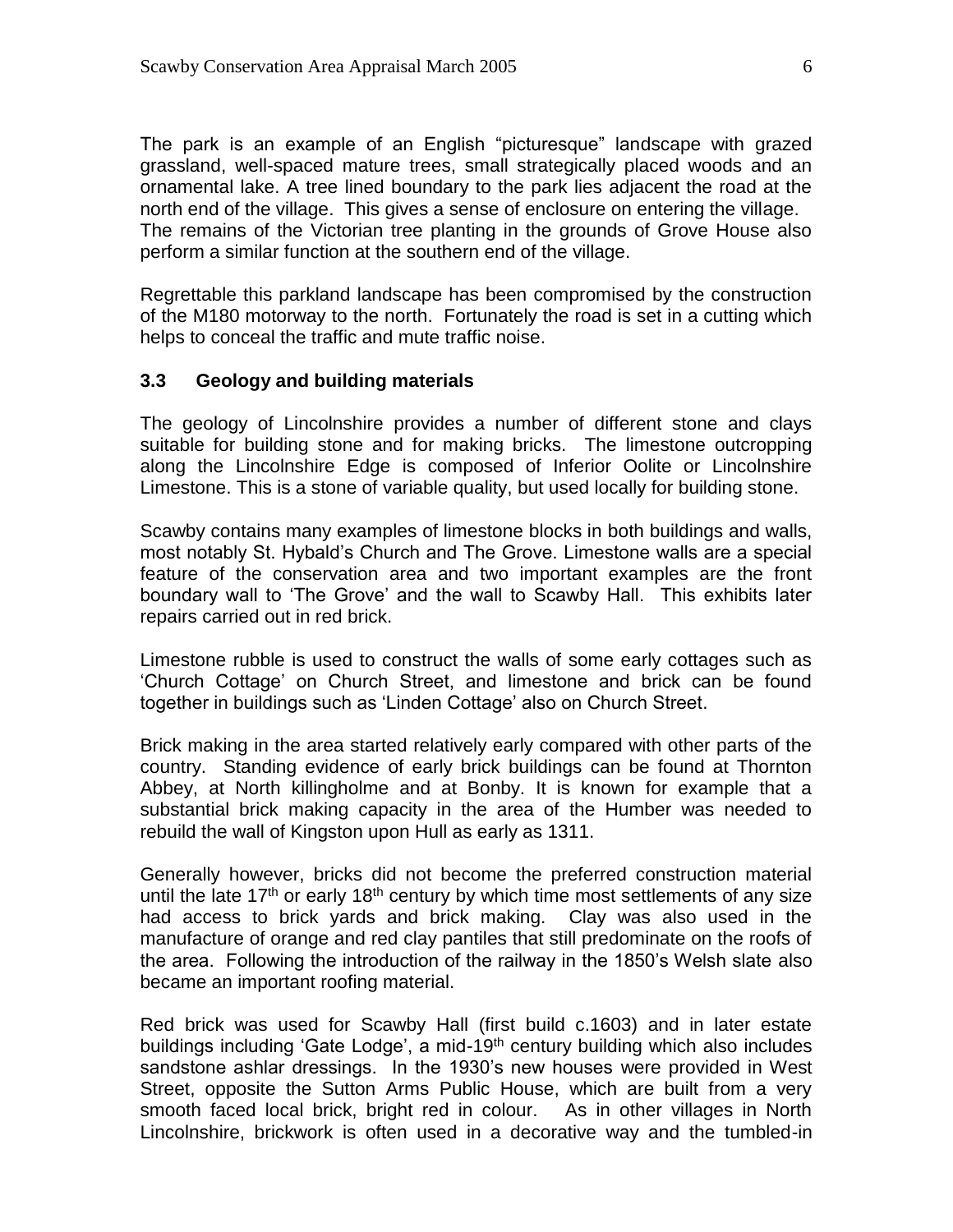brickwork to the gables of the 'Old School' in Church Street (1854) are good examples of this particular detail.

#### **4 HISTORY AND DEVELOPMENT**

#### **4.1 History**

Prehistoric remains have been found throughout the parish of Scawby but it is only in the Roman period when we start to see strong evidence for settlement. In 1816, the remains of a Romano/British villa with mosaics and hypocausts was discovered at Sturton, about half a mile from Scawby. Further Roman material has been found around the parish.

The place name *Scwaby* is Danish and means *Scalli's farmstead*. The name cannot have originated prior to a Danish settlement of AD 877. Scawby was recorded in the Domesday Book of 1086, when it had a population of about 140. Ownership of the land at that time was highly fragmented, and the parish was in the hands of seven lords.

The earliest surviving building in the village is the Church of St Hybald. The base of the tower is 13<sup>th</sup> century with a 15<sup>th</sup> century addition; the rest of the church was largely rebuilt in the 1840's and 1870.

The present day core of Scawby evolved under the patronage of the Nelthorpe family who had been major landowners in the village since the late 16<sup>th</sup> and early 17<sup>th</sup> centuries. Richard Nelthorpe commenced the construction of the Scawby Hall in c.1603 and the estate prospered and expanded over the following two centuries. Richard Nelthorpe was not only a country landowner but also a philanthropist and he founded the Free School in the village in 1705 as well as the Grammar School in neighbouring Brigg.

The family benefited greatly from the Enclosures Act in 1771 when they were awarded 1135 acres of land. The economic success of the estate led to the expansion of the village throughout the  $18<sup>th</sup>$  and  $19<sup>th</sup>$  centuries, with new houses and agricultural buildings being added to the existing settlement.

The second half of the  $20<sup>th</sup>$  century up to the present day has been a time of rapid change and expansion for Scawby. In the 1960's buildings were demolished in West Street to make way for a road-widening scheme. In the last 40 years large housing estates have been developed to the west and south east of the village changing the landscape setting of the village by eating into the surrounding farmland.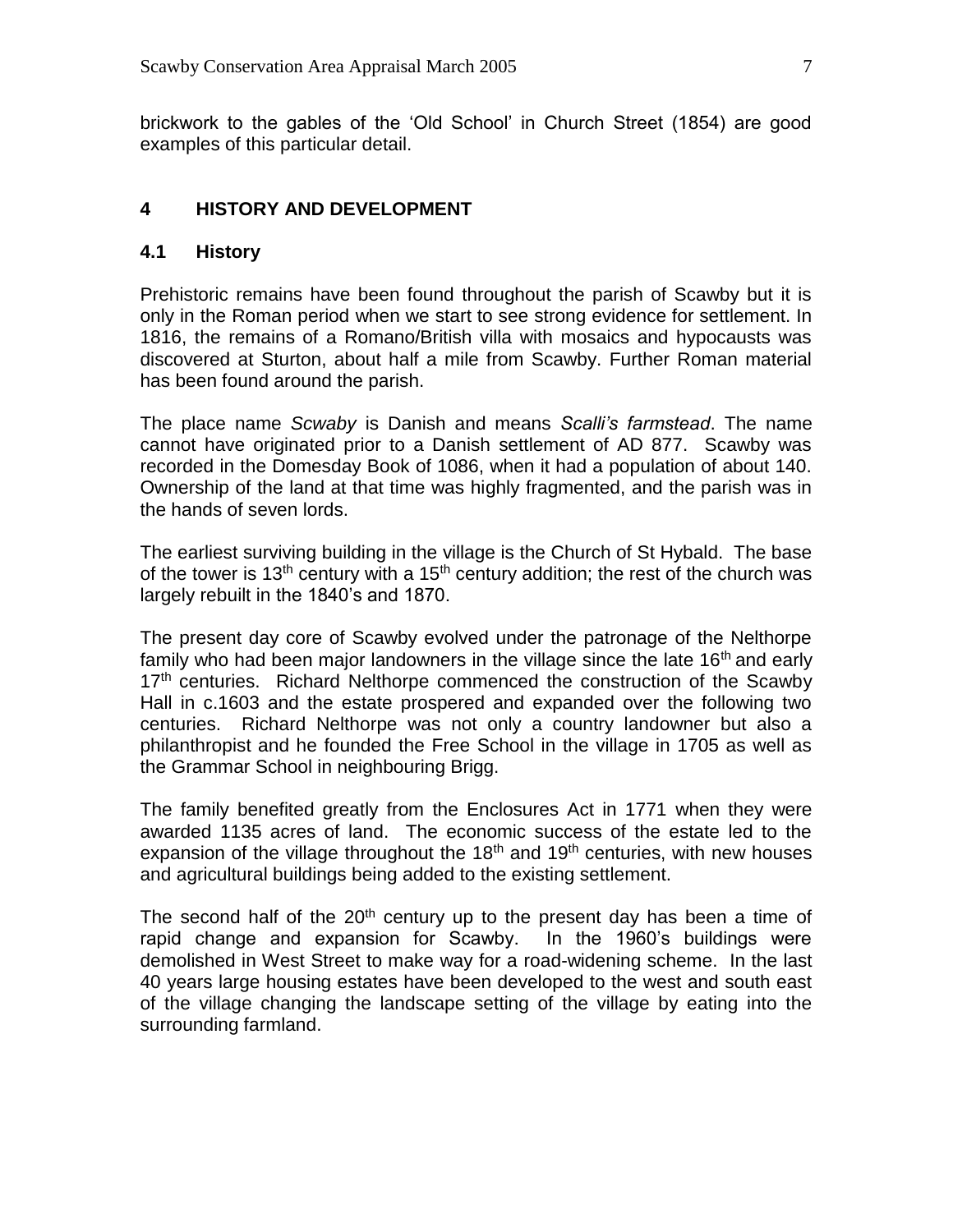#### **5 CHARACTER OF THE CONSERVATION AREA**

#### **5.1 Plan Form**

The 1907 map shows that Scawby was at that time a nucleated village based around the green, almshouses and the church with some ribbon development along the main road, and the larger houses in their more substantial grounds located to the north and south. The historic core is Church Street, the eastern approach road from Brigg.

This east-west route divides in two, Church Street and Chapel Lane, around the almshouses, and then they continue in a parallel line until they both junction with West Street. Also shown is Park Lane, a small country lane that runs northwards from Church Street to a gate that gives access to the public footpath across the parkland of Scawby Hall.

Comparing this map to the plan today the morphology of the village as a whole has changed although the historic core remains intact.

The conservation area covers the historic core; includes the area around Church Street, and; extends north and south along Vicarage Lane and West Street.

The widened B1207, West Street, forms a central spine with the  $20<sup>th</sup>$  century development along Messingham Road extending westwards and the more sparsely spaced buildings of the historic core of the village running eastwards towards Brigg. There is a further extensive area of new development to the south of Church Street along Mill Lane and then west across once open farmland to connect with West Street opposite the school.

This layout of the new development has left an area of open space between the historic core of Scawby and this recent intensive development. Of note are the many limestone boundary walls that provide cohesion to the village centre.

Buildings within the area are usually located on the edge of the pavement or road although some of the later  $19<sup>th</sup>$  and  $20<sup>th</sup>$  century buildings have small front gardens. Most of the properties face the road although there some low ranges such as the almshouses and stables which run at right angles to the street and extend back into long plots.

As the buildings are detached or semi-detached the townscape has a spacious quality created by soft landscaping and views to rear gardens. The deep rear gardens provide an area of private amenity space for each property with the fields beyond contributing to the rural character of the village.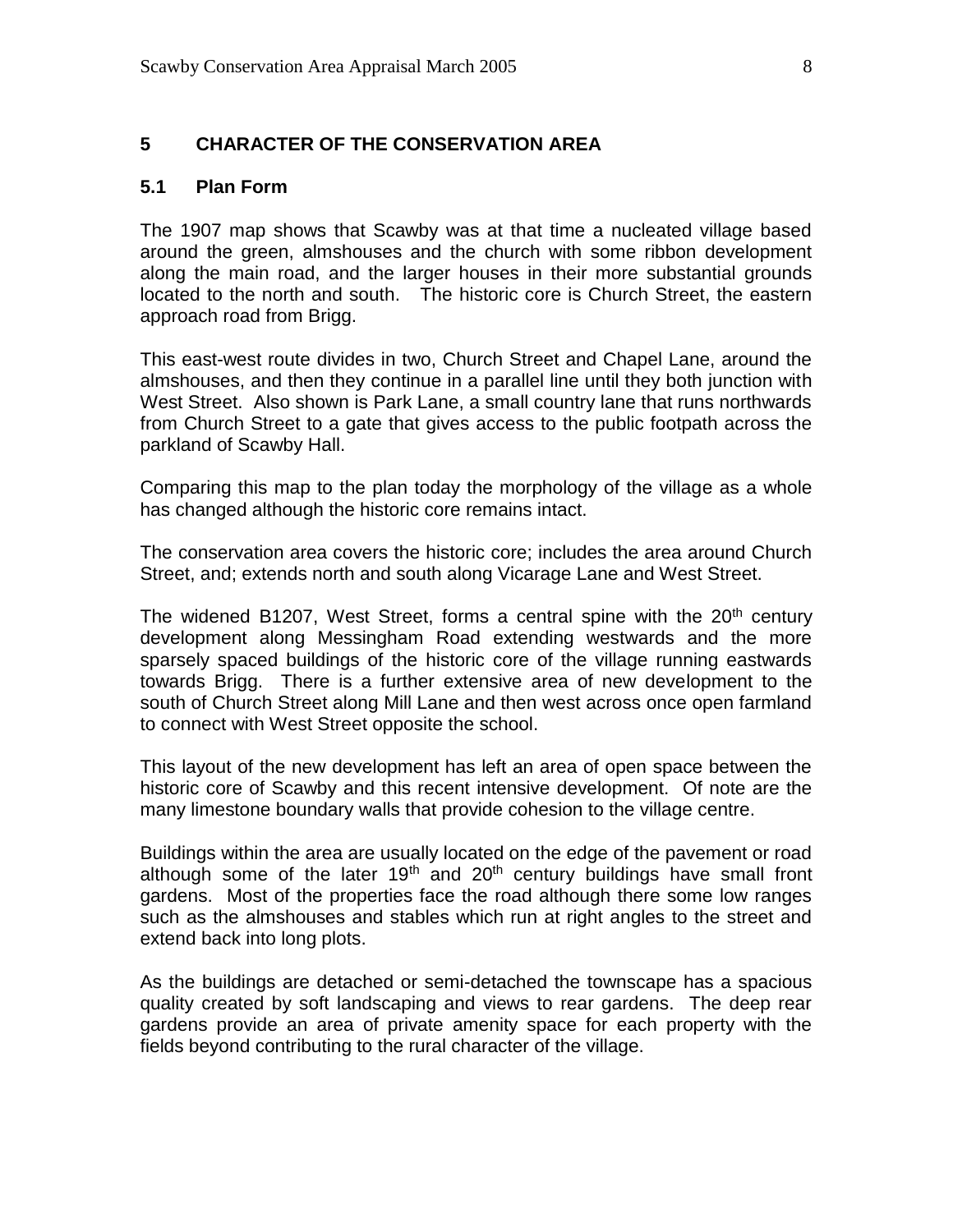Recently some of these small fields close to the historic centre have been lost due to the extensive new development on the peripheries of the village. The larger houses such as 'Scawby Hall', the 'Old Vicarage' and 'Grove House' have generous grounds with mature planting enclosed by high walls or hedges.

#### **5.2 Activity and Uses**

Whilst the long established agricultural activity associated with the Scawby estate continues today, its influence of the functioning of the estate and on life and activity in the village, has substantially diminished. Consequently and in line with national tendencies, Scawby has become a residential community with most of the inhabitants working in the towns nearby.

The church and chapel remain the religious focus of the village. Both appear reasonably well frequented and the fabric of each is in reasonable condition.

Educational provision has moved Church Street (two schools now converted to residential uses), to the southern end of village where there is a more modern facility. Grove House next to the present school has been converted from a house into an educational establishment.

In terms of daily pedestrian and vehicular activity West Street is the hub of the Scawby. Not only is it the main through route but it also the location for the Post Office, two village shops, the fish and chip shop, hairdressers, public house, garage workshop and village hall. These provide the basic amenities for village life. The 'Sutton Arms' Public House is a hive of activity attracting customers from a wide catchment area. There is speculation that the guesthouse opposite was once a coaching inn, and in its more recent past it was the Post Office.

#### **5.3 Open Space/Vistas/trees**

Spaces and trees associated with the development of Scawby from a small rural estate community continue to play an important part of the character and appearance of the village.

In the historic core The Green; churchyard,; fields and copses, and; the legacy of the tree planting schemes implemented by the Estate and its precursors give a distinct rural and spacious quality to the character of the village.

The public has access to the parkland of the Scawby Estate and the former grounds of 'Grove House', an important public amenity at the periphery of the village.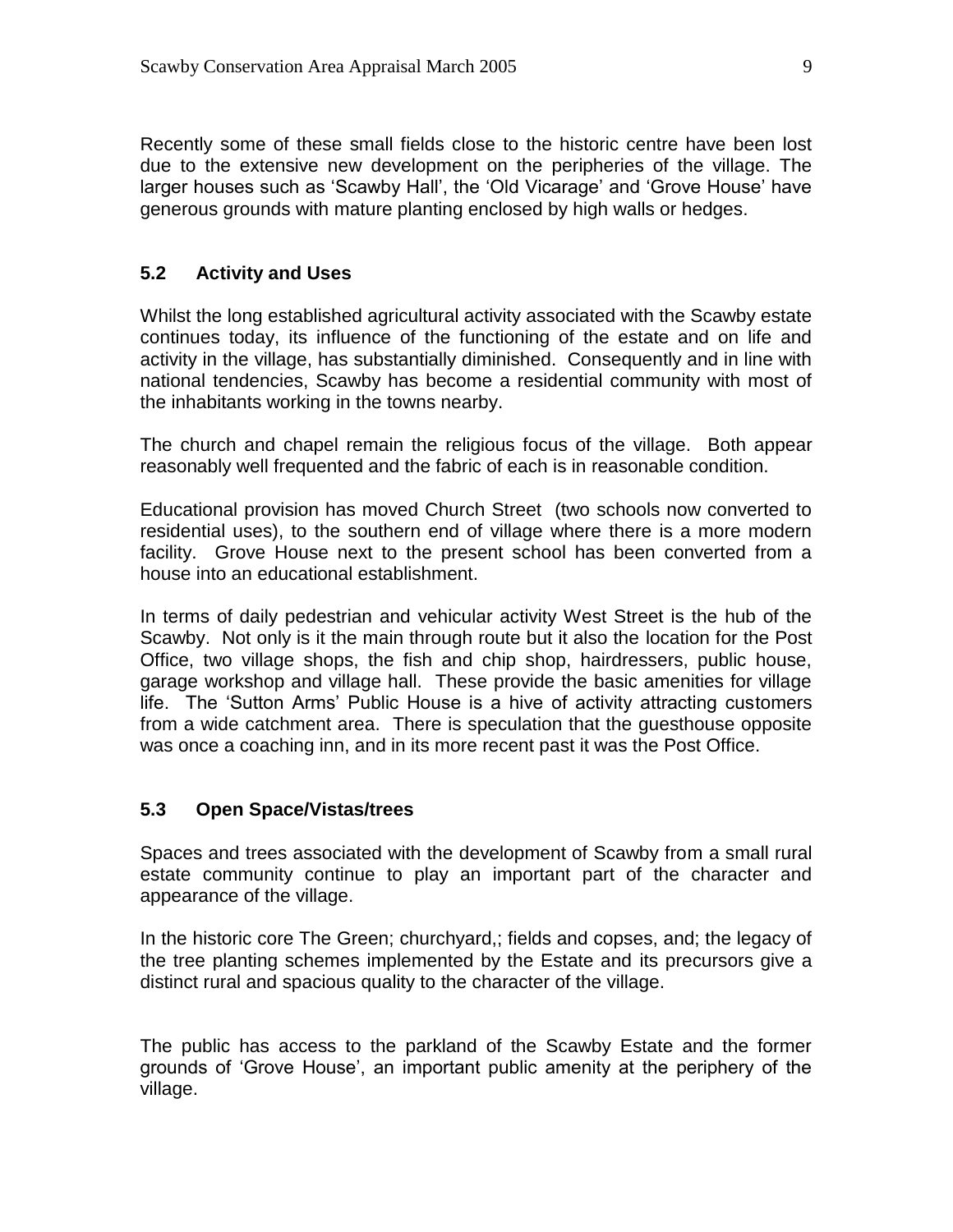The centre of the historic village is focused on the triangular Green, a grassed area planted with a few specimen trees and flowers. This was originally the village pond but was infilled in 1953 and renamed Coronation Gardens.

A hand pump still exists, now fenced about, on the western boundary of the green. To the west in front of the almshouses is a further area of open ground enclosed by brick wall and used for allotment gardens.

The area between Church Street and the southern boundary wall to 'Scawby Hall' is composed of a line of small intimate spaces that provide a tranquil setting to the church and centre of the village.

On the west, bordering West Street is a mature spinney enclosed by a low brick wall through which the tower of the church is clearly seen. The churchyard in the centre has a substantial well-tended area of grass and trees.

To the east of the Churchyard is a small walled paddock, lined on one side by a low stable range and having a few mature trees in the centre. To the north of these strips of land is a track that runs from Vicarage Lane along the boundary of Scawby Hall to the park gate. This is bounded on one side by a high wall and the other by mature trees giving it an enclosed woodland feel. The dark enclosed nature of the track makes the view west to the light open parkland beyond more dramatic.

The Church is set on higher ground than the properties to the south, and this rise in ground level is obvious when approaching the Church along the topiary-lined footpath from Church Street. To the south of Church Street is more grazing land. This runs southwards from Chapel Lane along the rear gardens of the properties in West Street.

From West Street there are views through to this open space, especially from the village hall car park. This area of grassland provides an important green space in the centre of Scawby between the houses on West Street and the modern culde-sacs in Mill Lane. The amenity value of this piece of land has already been identified and it is designated as important amenity space in the Local Plan.

The 1960's road schemes in West Street resulted in the creation of small areas of open spaces next to the highway. The largest areas are found at the Messingham Lane junction opposite the entrance to Scawby Hall, and in the central area between Church Street and Chapel lane. The Messingham Lane space was probably created to provide viewing lines for traffic. It is a grassed area with a rather poorly sited box housing an electricity substation. The area in the centre of the village is a more functional space with the post box, benches and planters, but is slightly at odds with the enclosed nature of the rest of the street.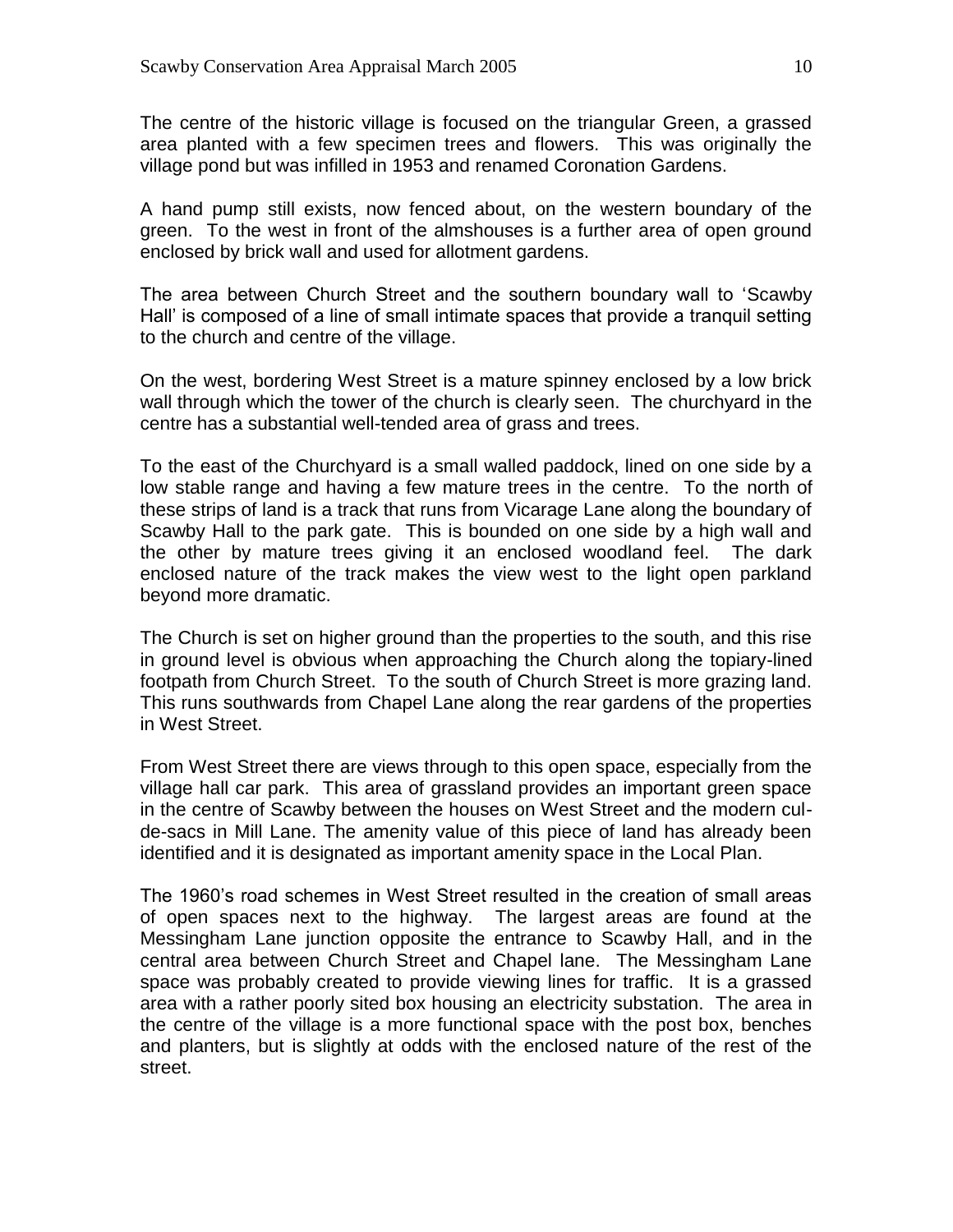The parkland and woods of 'Scawby Hall' and the original 'Grove House' provides the village with a designed landscape border as well as public amenity and recreational space.

On the northern approach to the village the road is lined on the east by a small wood in the grounds of 'Scawby Hall' and on the other side is the more ornamental planting in the grounds of the 'Old Vicarage'. Of particular note is the cedar tree on the boundary of the 'Old Vicarage' whose sculptural form is silhouetted against the sky.

There is a well-used public footpath across Scawby Park from the end of Park Lane or the church track towards Brigg.

Grove House at the southern end of the village originally had substantial wooded grounds. The area in the immediate vicinity of the house is still well planted and the remaining land has been separated off for playing fields and the new school. Therefore, the village now has a large recreational space composed of two football pitches, a cricket square as well as play equipment including swings.

In and around the approaches to the hall area a number of large and distinctive beech and chestnut trees of particular note are the ones framing the driveway and at the entrance to the park track.

The private gardens to the properties also contribute to the spacious green quality of Scawby. The majority of houses have long rear gardens and a few of the later building have front gardens as well.

# **5.4 Architecture and building styles.**

#### **General.**

The influence of estate ownership has shaped the architecture and appearance of many properties in Scawby, the Hall itself setting the lead with features and detailing replicated in the cottages and farm buildings of the  $18<sup>th</sup>$  and  $19<sup>th</sup>$ centuries. Other historic buildings within the village follow the local vernacular, although the larger houses such as the Grove display a more national architectural style. There is some infiilling between the historic buildings with more modern buildings of the 1960's and 1970's.

#### **Scawby Hall.**

The Hall is listed grade I and is essentially  $17<sup>th</sup>$  century in style but overlaid with  $18<sup>th</sup>$  and  $19<sup>th</sup>$  century alterations with a substantial 1913 rear addition. It is brick construction with a slate roof and prominent clusters of diamond plan chimneys. The south front has two projecting gabled wings and the east entrance front is dominated by a narrow three-storey porch next to an external chimneystack and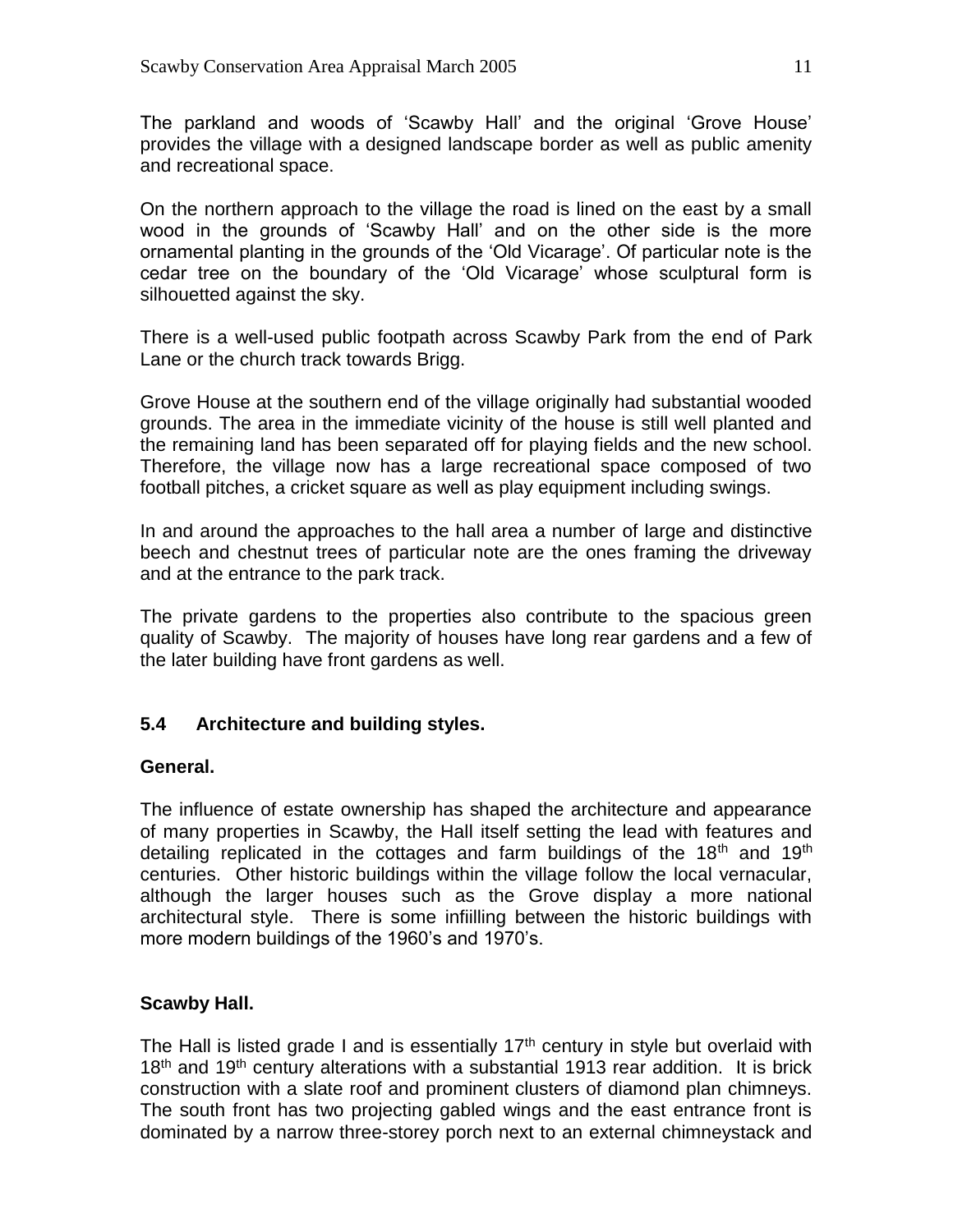surmounted by a crenellated parapet. The later wing is a simpler rectangular block with timber double hung sash windows and a pantile-covered roof. This wing connects with the earlier stable courtyard with its two long limestone ranges with pantiled roofs.

The grounds of the Hall are enclosed with a high limestone or brick wall along the public highways and 19<sup>th</sup> century iron railings to the parkland. The wall at the entrance from Vicarage Lane is red brick with large piers with stone ball finials flanking the entrance towards the church, although the earlier wall to one side is built from random limestone rubble.

# **Church Street.**

The 18<sup>th</sup> century workman's cottages and estate outbuildings scattered throughout the Church Street area of the village are all simple vernacular buildings. These are one or two storey buildings with limestone rubble walls, and brick detailing and orange clay pantiled roofs. The gable ends have a distinctive brick tumbled detailing. Windows are small multi-paned casements or horizontal (Yorkshire), sliding sashes.

The group of buildings fronting onto Church Street at the end of Park Lane are also examples of this building type and their overall layout and form creates a pleasing piece of townscape.

A rhythm is established with the gable end of the forge and neighbouring two workers cottages being repeated in the next group of buildings composed of a workshop and two further cottages.

Similar well considered juxtaposition of the built form is found in the prominently located 'Old Almhouses'. This group has a three bay, two storey central section with slightly lower set back two storey bays either side and single storey wings at the ends. The changing heights and building line on either side of the central core creates an interesting overall composition. The centre of the building has 18<sup>th</sup> century origins and is constructed in limestone rubble. Alterations were made in the  $19<sup>th</sup>$  century in the estate style with brick being used for walls and the windows have sliding sashes beneath hood mouldings.

The estate farm buildings include a long low stable block next to the church and a couple of small open sheds at the entrance to the sawmills, and barns and sheds at the farm itself. All these are built in limestone with some brick detailing and attractive pantile roofs.

There is another group of barns in Chapel Lane although these have now been converted to houses. Recent cleaning and repair work has resulted in these building having unusually straight lines and a rather scraped appearance that contrasts unfavourably with the older buildings.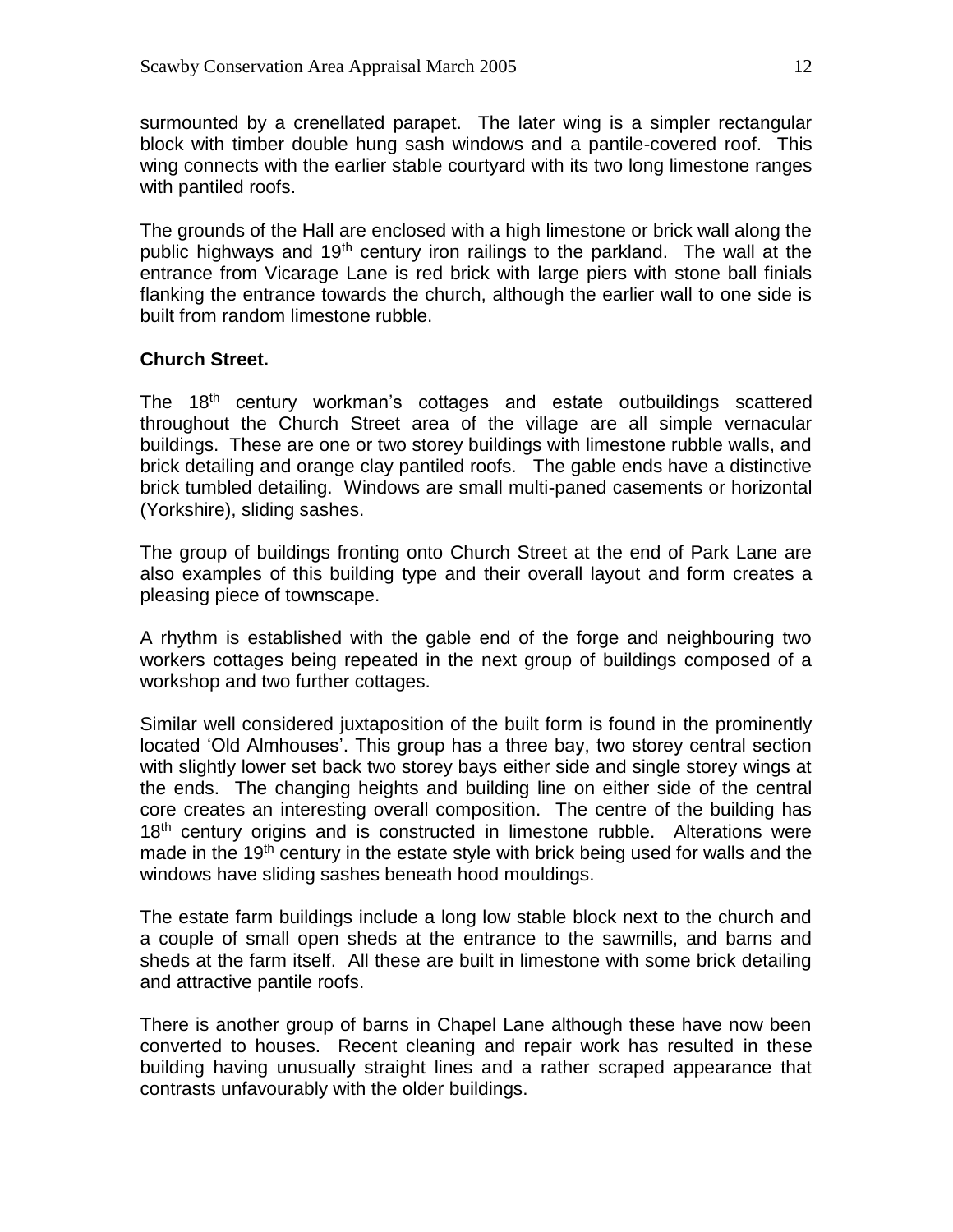The 19<sup>th</sup> century estate cottages are more formal architectural compositions with an estate rather than local vernacular appearance. These are two storey detached or semi-detached houses of brick construction and slate roofs. They are easily identified by their cream and green paintwork, diamond shaped chimneys, green hood window mouldings and timber bargeboards with simple cusped detailing.

The Victorian picturesque cottage ideal is evident in the overall appearance of these cottages. They are all located within their own gardens with either a brick wall or hedge boundary and entered by green picket gates.

The school also benefited from patronage of the Nelthorpe family and was built in 1854, replacing an earlier school on the same site. The front elevation is composed of two twin gables, each having a large three light Gothic arched window flanked by two projecting arched entrances with boarded doors. The red brick construction with contrasting yellow brick detailing for quoins, window surrounds, entrances and tumbling, carved stone tablets with the Nelthorpe arms, and fish scale slate roof, all give this building a decorative appearance.

On the opposite side of the almshouses is the Primitive Methodist Chapel dated 1895 on the front pediment. This also has multi-coloured decorated brickwork and very good quality original cast iron front boundary railings.

The south side of Church Street and the two plots on the north side at the corner with Park Lane are occupied by modern single or two storeys detached houses. Although the houses are not of particular architectural merit or local distinctiveness they are set with generous gardens with front boundary walls. These buildings have a neutral impact on the conservation area.

#### **Vicarage Lane and West Street.**

As most of the buildings along Vicarage Lane and West Street were not in estate ownership they have a less unified appearance than those do in Church Street. In the north the buildings are set in large wooded gardens. Towards the southern end of the village however, the buildings are more densely packed and architectural quality and detailing beings to decline due to alterations, loss of original features and mediocre modern infill development.

Approaching Scawby from the north the first building is the grade II 'Old Vicarage'. The 18<sup>th</sup> century house faces the road but is set well back in a mature garden setting. It is three storeys high and built from limestone with canted bays to either side of the entrance.

Continuing along the west side of the street are two modern bungalows and then the 19<sup>th</sup> century Vicarage. This is a square rendered house designed to take advantage of the sun with a main garden elevation with canted bays facing south. Unfortunately part of the garden has been developed with a new house the design of of which is rather incongruous due to the colour and texture of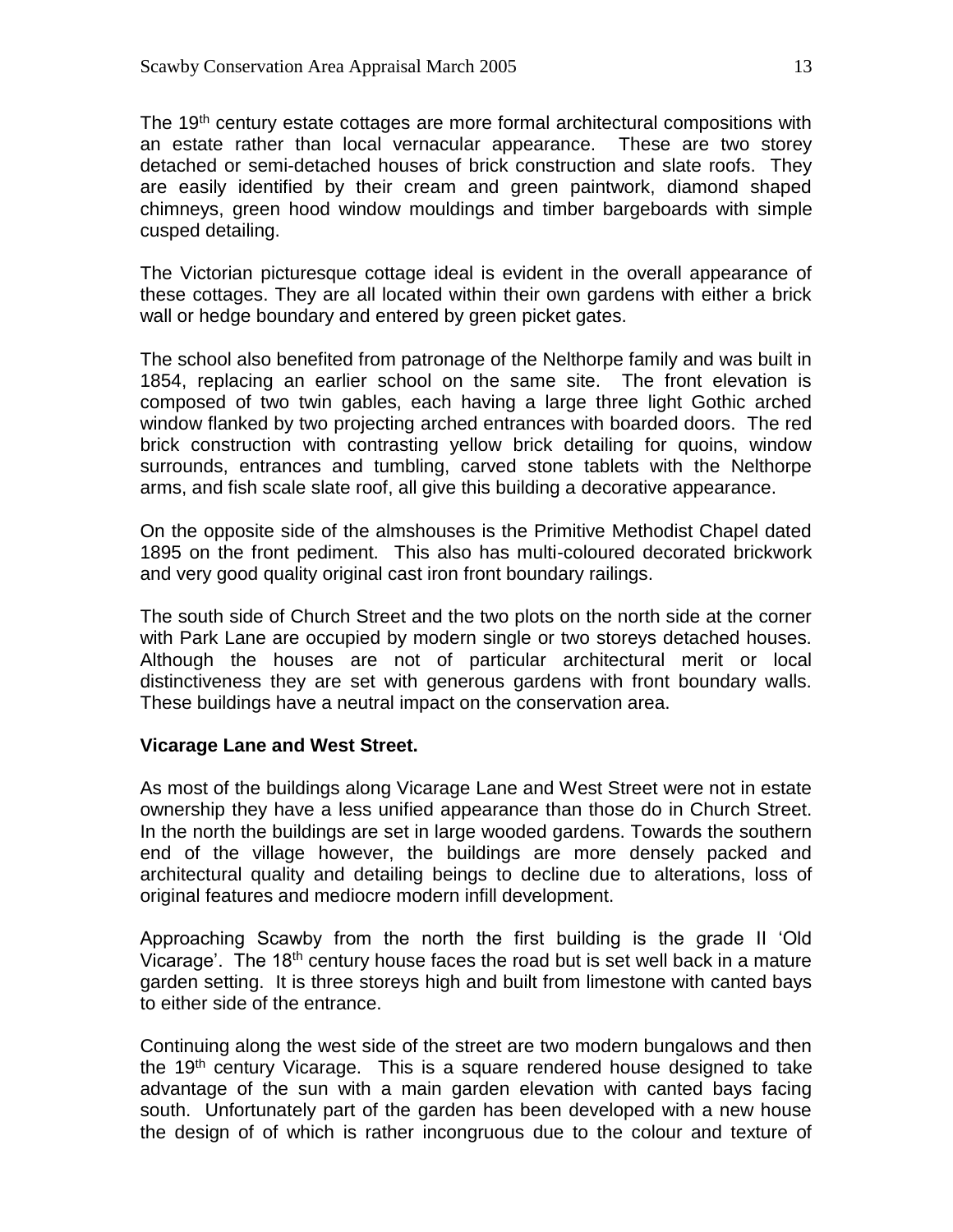bricks, boundary treatments, the large area of hard landscaping and, the absence of mature planting.

By contrast, the two modern buildings flanking the Messingham Lane junction sit more comfortably in the streetscape, and are located within well-planted gardens.

South of Messingham Lane the townscape takes on a slightly different character and appearance, the woodland setting gives way to more densely built form. The building plots reduce in size and the front building line follows the back edge of the pavement.

'Ivy Cottage' is a two storey brick house with double hung sash windows which has been rather divorced from its context due to the open car parking area on its north side and a bungalow to its south.

'Prestwood Cottage' and 'The Reading Room' were originally pair of single storey early 19th century limestone cottages with pantiled roofs. They are now much altered. The windows have been replaced and in the case of the Reading Room an extra floor has been added in brick.

Adjacent to 'The Reading Room' is a two storey stone cottage with a gable end to the street, followed by a whitewashed row of cottages in Old Manor Lane. On the south side of Old Manor Lane is another of the Nelthorpe estate's  $19<sup>th</sup>$ century cottages.

South of Church Street is the commercial centre of West Street with buildings on both sides of the road. The two storey whitewashed guest house and the cream rendered Public House the Sutton Arms are both 19<sup>th</sup> century vernacular buildings. The pebble dashed 1930's shop, the 1960's Post Office and chip shop, and the Tudor-style shop are a more eclectic group of buildings. To the south residential properties prevail, with some more cottages in the local vernacular on the West Side. These are similar to 'Prestwood Cottage' but slightly later and two storey.

On the east is a group of three matching brick semi-detached houses in bright smooth red brick with stone detailing to lintels and cills dated on the front elevation 1933. The brick theme continues in the single storey village hall. On the southern boundary of the village hall car park is a terrace of limestone cottages with cream and green painted timber double hung sashes, although unfortunately patching in different materials scars the elevations.

Towards the conservation area boundary are a few houses dating to the second half of the  $20<sup>th</sup>$  century of little architectural quality, including some two storey cottages which have been substantially altered. No. 35, within this more modern group, has fake stone cladding.

The last historic building within the conservation area is the grade II listed 'Grove House' set in a mature garden surrounded by a high wall. This large Jacobethan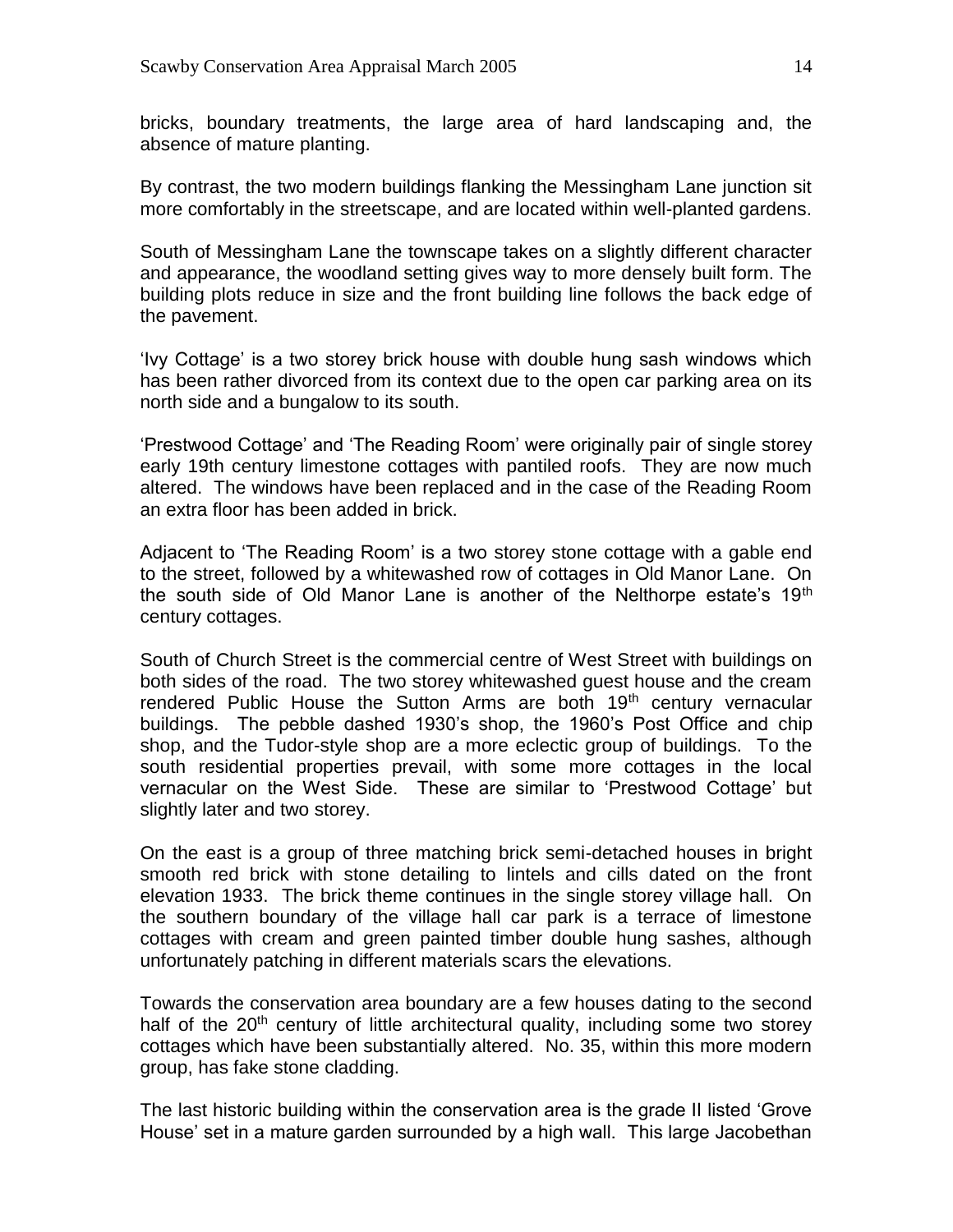style house was built in 1890 for Joseph Cliff, an ironmaster who owned the Frodingham Iron Works in Scunthorpe. It is constructed from rock-faced limestone ashlar with smooth ashlar dressings, with a Westmoreland slate roof, and is important as an example of the use of the local limestone for a large and impressive house. Also of interest is the use of steel casement windows as original.

#### **5.5 Listed Buildings and Buildings of Townscape Merit**

The Church, 'Scawby Hall', 'The Old Vicarage', 'The Grove', and most of the estate cottages, school and almshouses are all included on the Department of Culture Media and Sport's List of Buildings of Special Architectural or Historic Interest. These buildings are identified on the map and described within the text above, and further brief list descriptions of these properties can be obtained from North Lincolnshire Council. These buildings are important both locally and nationally and there are policies in place to conserve these buildings for future generations.

As part of this appraisal, a number of unlisted buildings have been assessed as "Buildings of Townscape Merit". These include the 18<sup>th</sup> and 19<sup>th</sup> century buildings such as the vernacular stone cottages on the Main Street, the Methodist Chapel, some of the agricultural buildings and the  $19<sup>th</sup>$  century Vicarage now called the 'Old Parsonage'. These buildings are considered to be of local importance and contribute positively to the character of the conservation area and their demolition or unsuitable alteration would harm the character or appearance of the area. The Council will therefore pay special attention to applications for extensions or external alterations to these buildings.

#### **5.6 Other Features of Interest**

The treatment of the public highway is in keeping with the rural character of the village with tarmac roadway and pavements edged with concrete kerbs. Simple aluminium lamp columns to a modern pattern light the central area.

Boundary walls and hedges play an important part in the appearance of Scawby as well as demarcating the public and private spaces. The walls are either limestone rubble walls or dark red brick with curved brick copings. Hedges are less common but where they do occur are privet, beech or hawthorn. There is a copper beech hedge lining the approach road from Brigg.

There are some examples of historic street furniture worthy of mention: the brick pinfold in Church Street; the village pump and railings; a K6 telephone box on the Green; the historic post box on West Street; and; the cast iron three fingered signpost at the end of Old Manor Drive.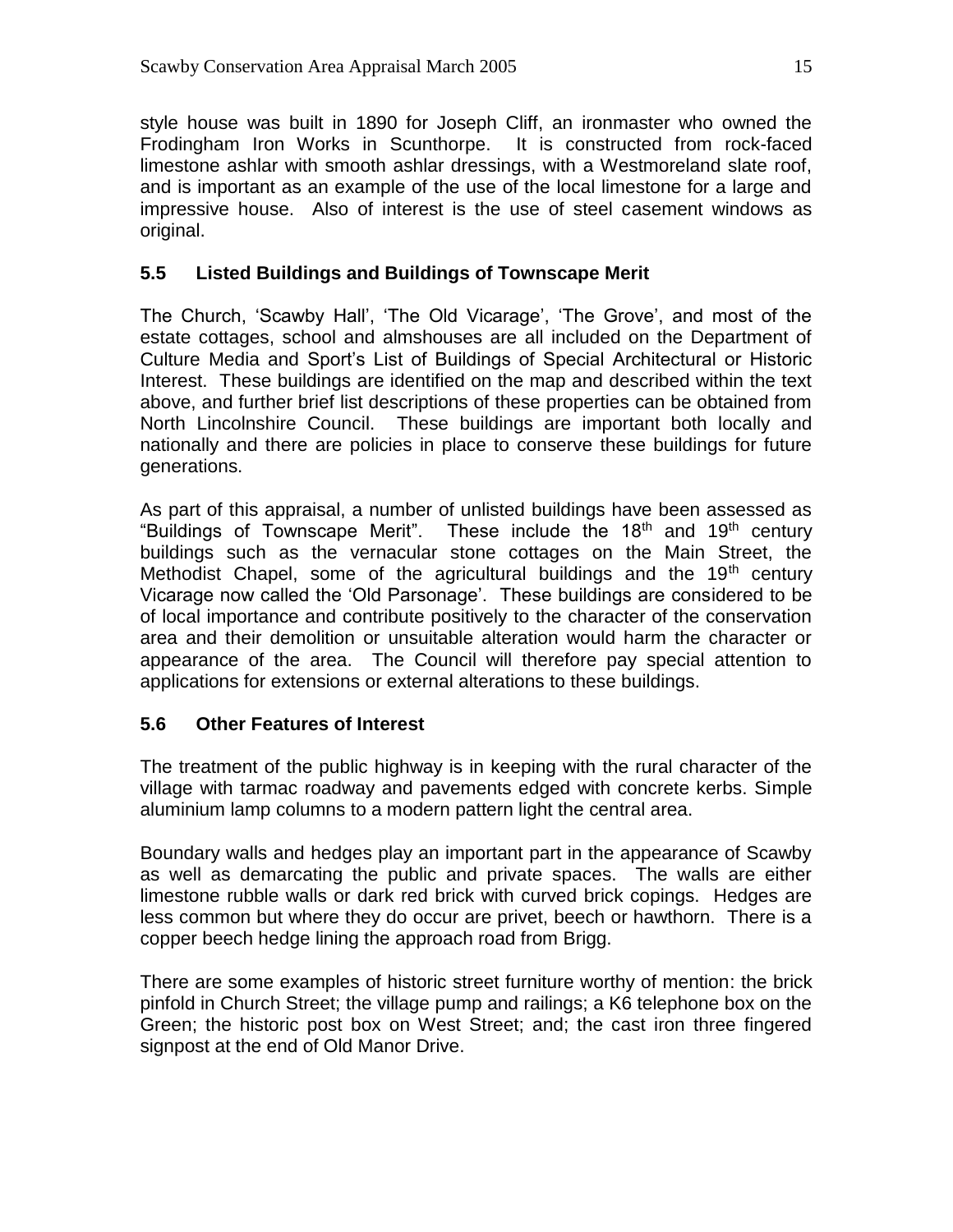#### **The special character of Scawby**

Scawby Conservation Area is special because of the combination of:

- The 18<sup>th</sup> and 19<sup>th</sup> century farm buildings made limestone and old red bricks
- The suburb woodland setting created by the estate planting over the years
- The open spaces and gardens that give a distinctive spacious rural quality to the character of the village
- The boundary walls that are either limestone rubble or red brick with curved brick copings.

All these elements need conserving with vigour and protected from unsympathetic development in order to conserve the historic character of Scawby.

#### **6 PROBLEMS AND PRESSURES**

#### **6.1 General**

The historic core of Scawby has remained relatively well preserved although there are some potential threats to the retention of its special character and appearance. New development on the peripheries of the village has impacted on the setting of the conservation area and the village structure as a whole.

Further development pressures will need to be controlled and managed in order not to compromise the character and appearance of historic Scawby. As many of the properties are dwelling houses there is the possibility that alterations, which are usually "permitted development" and therefore do not require planning permission, may cumulatively have an adverse effect on the character of the conservation area. Some erosion of historic character has already taken place, including the insertion of inappropriate doors and windows.

#### **6.2 New Development**

The current demand for new housing puts pressure on small villages such as Scawby to expand. The lack of vacant sites or sites for redevelopment within Scawby is putting the pressure for development on the amenity spaces within the village and within the surrounding countryside. If further new development is allowed in the open spaces in the centre of the village this will result in the erosion of the spacious rural quality of historic Scawby. The use of standard designs and housing layouts for such new development could erode the unique character and local distinctiveness of Scawby.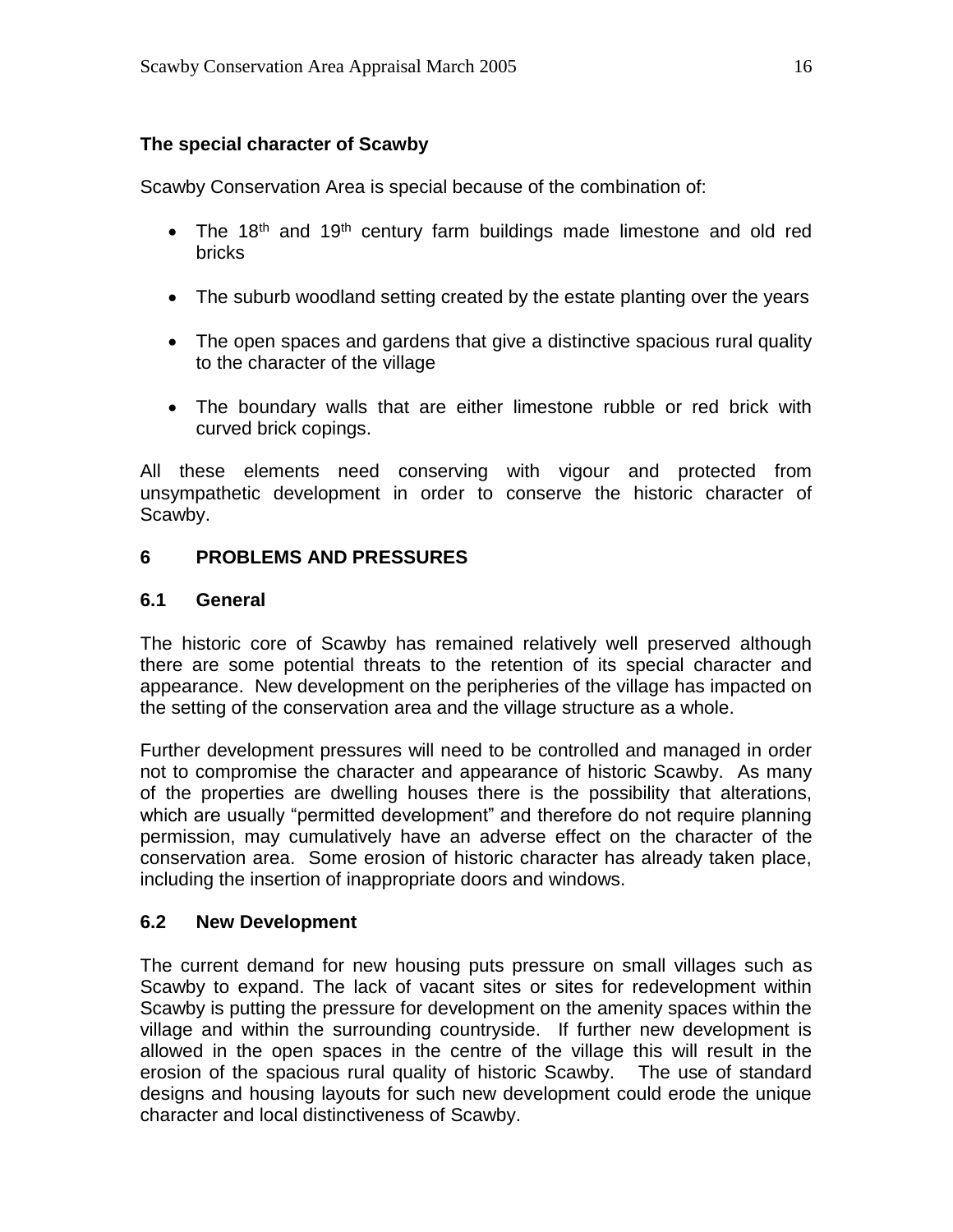# **6.3 Buildings at Risk**

In general the buildings in Scawby are well maintained and at the time of survey Scawby Hall roof was being repaired. The change in agricultural technology has resulted in some buildings being no longer required for their original use and therefore vulnerable. The buildings which particularly at risk are the stables flanking the paddock next to the church, and many of the small outhouses in the rear gardens of some of the earlier buildings which require more minor repairs.

# **6.4 Negative spaces**

There are a number of areas between the buildings on West Street, which at present detract from the character and appearance of the streetscape. These include: -

- The car park next to the village hall that is not screened or enclosed from the street.
- The area next to the garage with the large modern building on the rear of the site and car parking on the forecourt.
- The area around the electricity buildings.

The main problem with these spaces is that they include areas of car parking which are not enclosed or screened from the street by a boundary.

# **6.5 Alterations to Houses**

It is particularly evident in West Street the impact of small changes such altering original windows can have on the appearance of a building. Further incremental changes of this nature would have an cumulatively negative affect on the character and appearance of Scawby. It is therefore recommended that an article 4 Direction be considered to manage such changes.

# **6.6 Trees**

Many of the trees within the area have reached maturity and will be lost through the nature decay process. Without the planting of new trees the village in the future could soon be denuded of its wooded and rural character.

# **6.7 Traffic**

Due to the expansion of the village and the fact that there is a major route passing through the Scawby traffic is increasing and becoming more of an issue. This will put pressure on the highways agencies to implement some form of traffic management scheme. Often traffic calming schemes are designed to a standard specification with little regard to the local context and there is therefore a potential conflict between retention of an attractive environment and highway safety. Careful design, responding to local details and materials, will help to avoid such problems.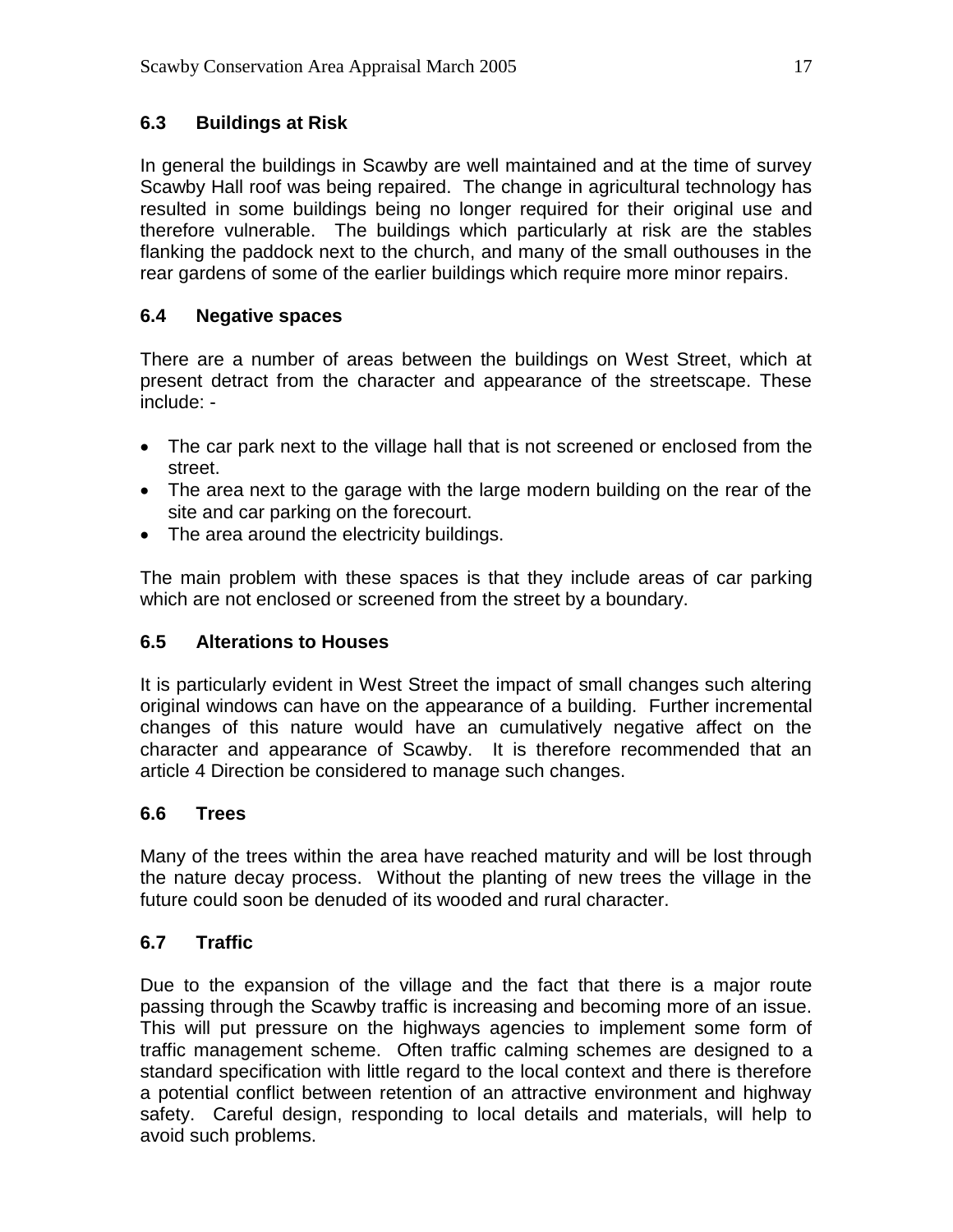#### **6.8 Summary of problems and pressures.**

- Modern development around the edges of Scawby has had a negative impact.
- Unsympathetic alterations to single family dwelling houses are beginning to spoil the character of the village.
- Spacious quality of the layout means there is pressure for infiilling with new development.
- Negative sites: car park next to the village hall; forecourt to garage; and the area around the electricity sub-station.
- Busy traffic through the village needs to be controlled.

# **7 RECOMMENDATIONS**

#### **7.1 General**

This section contains a number of recommendations that have been subject to public comment. Further recommendations may be added, or existing ones deleted, as part of the public consultation exercise.

#### **7.2 Preservation, enhancement and re-instatement of architectural quality**

- Encourage reinstatement of original features where they have been removed (e.g. replacement of windows).
- Monitor works to properties and if further erosion of the character occurs consider removal of permitted development rights by serving an Article 4 Direction.
- Agree list of Buildings of Townscape Merit (see map).
- Put forward the following buildings for statutory listing:
- a) Abraham's Cottage, West Street
- b) The Old Parsonage, Vicarage Lane
- c) Primitive Methodist Chapel, Chapel Lane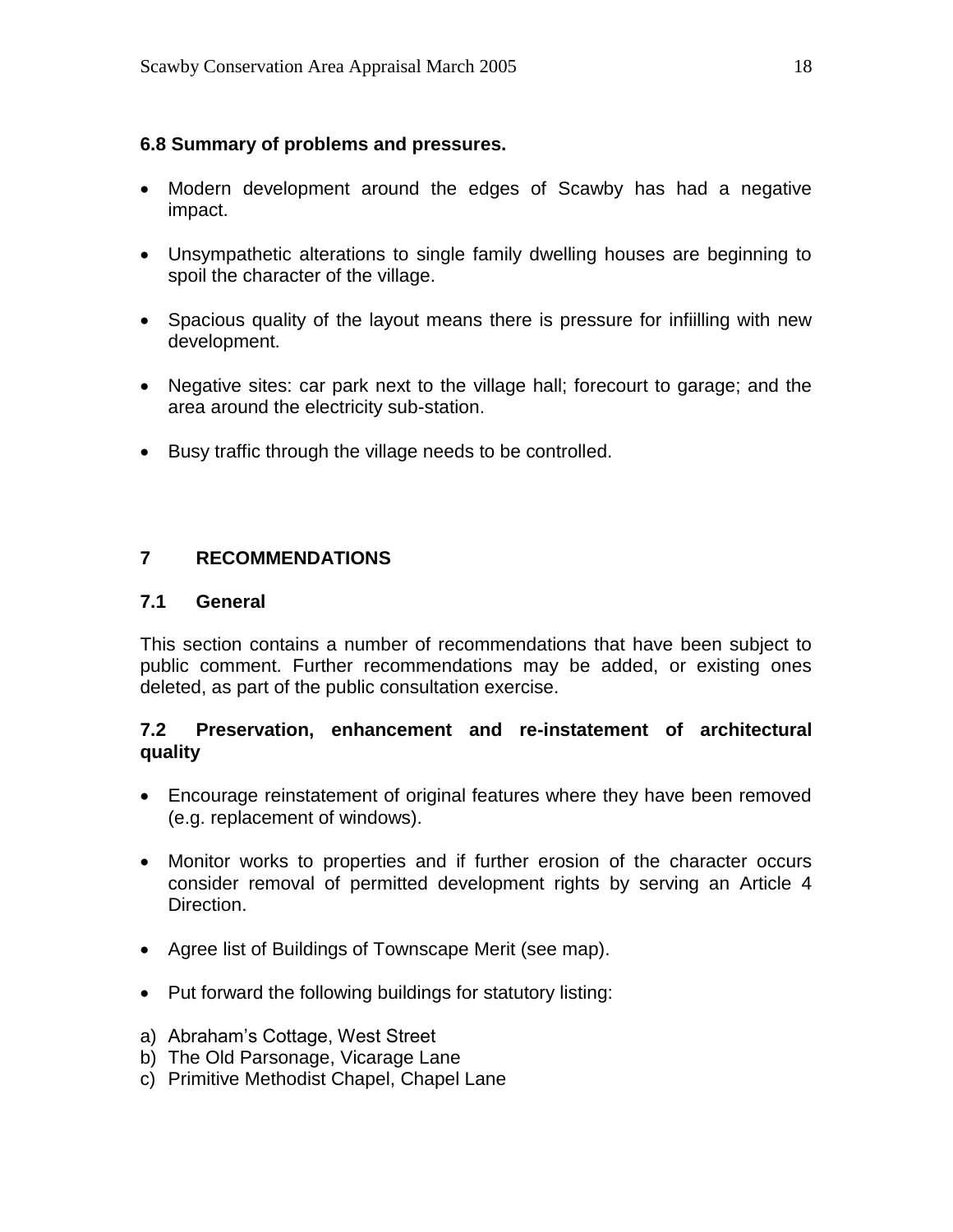#### **7.3 Environmental and Street Improvements**

- Maintain the existing surface treatments to roadway and pavements. Any new work should match the existing black tarmac.
- Remove the green litter bins from the Green and adjacent to the Post Office and replace with bins of a better design more in keeping with the character and appearance of the conservation area.
- Investigate the relocation of the electricity sub-station in Messingham Lane. If this is not possible look at ways of improving its appearance, perhaps by planting.
- Introduce more naturalistic planting into the seating area beside the Post Office to give this area a more rural character.
- Redesign the landscaping and boundary treatment around the village hall and car parks. Plant some trees in the grass areas and enclose and screen the car parks from the street by building a wall or planting a hedge.
- Improve the appearance of the open area in front of the garage workshop. This could be achieved by provision of a front boundary stone wall.
- Investigate reducing the number of overhead cables and supporting poles.
- Ensure that any proposed highway works or traffic control measures are based on an understanding of the local context and are designed with minimum physical changes.

#### **7.4 Trees**

Encourage the appropriate management of existing trees and planting of new trees as the existing stock becomes old.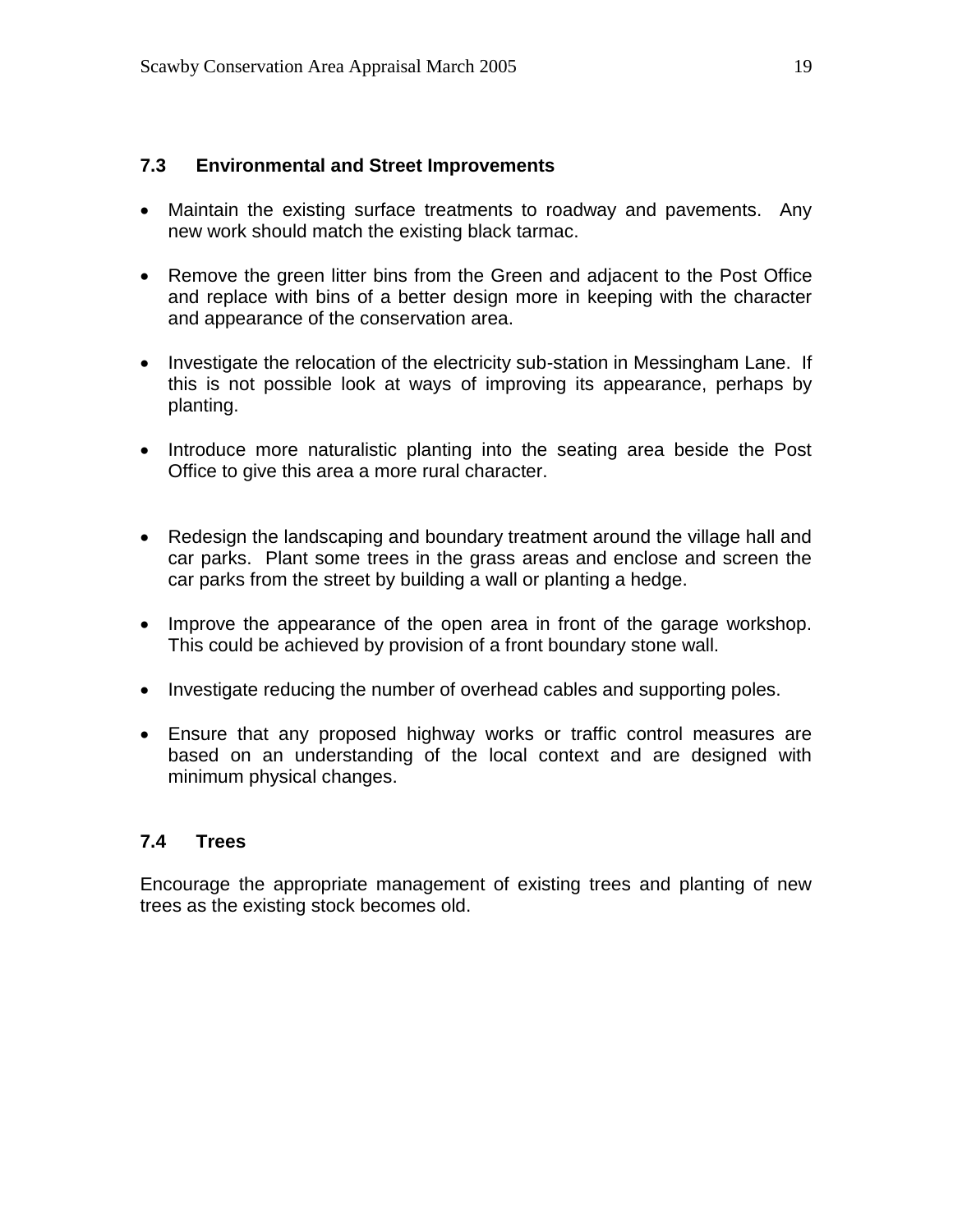#### **7.5 Boundary review**

Following a careful survey of the existing conservation area and its immediate environs, the following changes were recommended to the existing boundaries:

#### **Additions:**

*Add Area A* – These two fields with their tree-lined boundaries provide a landscape setting to the Old Parsonage. They also perform an important urban design function separating the historic linear development of Vicarage Lane from the more modern cul-de-sacs behind. As the fields are included as part of the Area of High or Historic Landscape value in the Local Plan this alteration would co-ordinate the two boundaries.

*Add Area B* – This addition is to include land that relates to the buildings on West Street. The new boundary is drawn to include the garden areas and rural setting to the buildings. The Local Plan recognises the importance of these areas of open space by excluding them from the development area and the conservation area boundary change would give another level of protection.

*Add Area C –* Land adjacent Nutshell House. Here the 1985 conservation area boundary takes a rather haphazard line across the field. It is suggested that the new line follow the field boundary in order to make a more accurate boundary and include the setting of Nutshell House. This area is also identified as Open Amenity Space in the Local Plan.

*Add Area D* - The pinfold on the road to Brigg marks the eastern entrance to Scawby. This brick structure is part of the agricultural history of the village and makes a positive contribution to the character and appearance of Scawby. Its inclusion within the conservation area would provide the structure with protection from demolition.

# **7.6 Article 4 Direction**

The Council has some powers to control building works under its planning and development control powers although under the present legislation residents are entitled to carry out certain minor works to their houses as "permitted development" i.e. no planning permission is required. This freedom places a great responsibility on owners to consider the overall quality of the street and the area when carrying out alterations to their property. The cumulative effect of even apparently minor alterations overtime can have a major impact, which degrades the overall quality of an area. Examples of this type of change are replacement of original windows with uPVC versions, poorly designed additions, or the removal of original boundaries to gardens.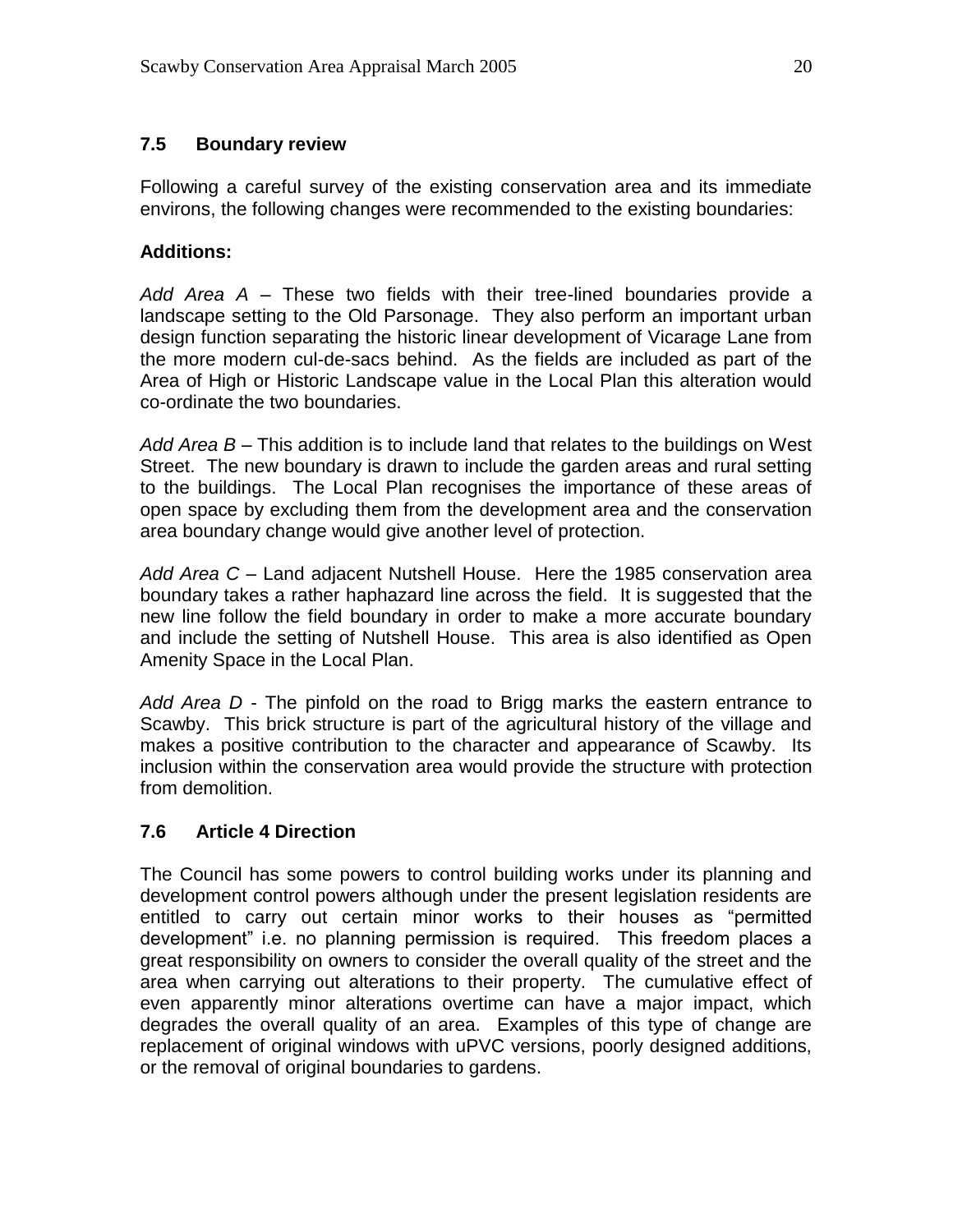As has already been noted, a few of the houses within the conservation area have already been adversely affected by some unsuitable alterations. These include the insertion of modern windows and doors. It is therefore suggested that the situation is monitored, and if appropriate, that an Article 4 Direction is served to bring such alterations to buildings in use as a single family dwellings under planning control.

#### **For information on the Scawby Conservation Area contact:**

The Environment Team North Lincolnshire Council Church Square House PO Box 42 **Scunthorpe** North Lincolnshire DN15 6XQ **Telephone** 

#### **For further information relating to listed buildings and conservation areas, contact:**

English Heritage 23 Savile Row London W1S 2ET General telephone enquiries: 020 7973 3000 Customer Services: 020 7973 4916

#### **For detailed advice on repairing and restoring Georgian houses, contact:**

The Georgian Group 6 Fitzroy Square London W1T 5DX Telephone: 020 7387 1720

#### **For "Care of Victorian Houses" leaflet, contact:**

The Victorian Society 1 Priory Gardens Bedford Park London W4 1TT Telephone: 020 8994 1019